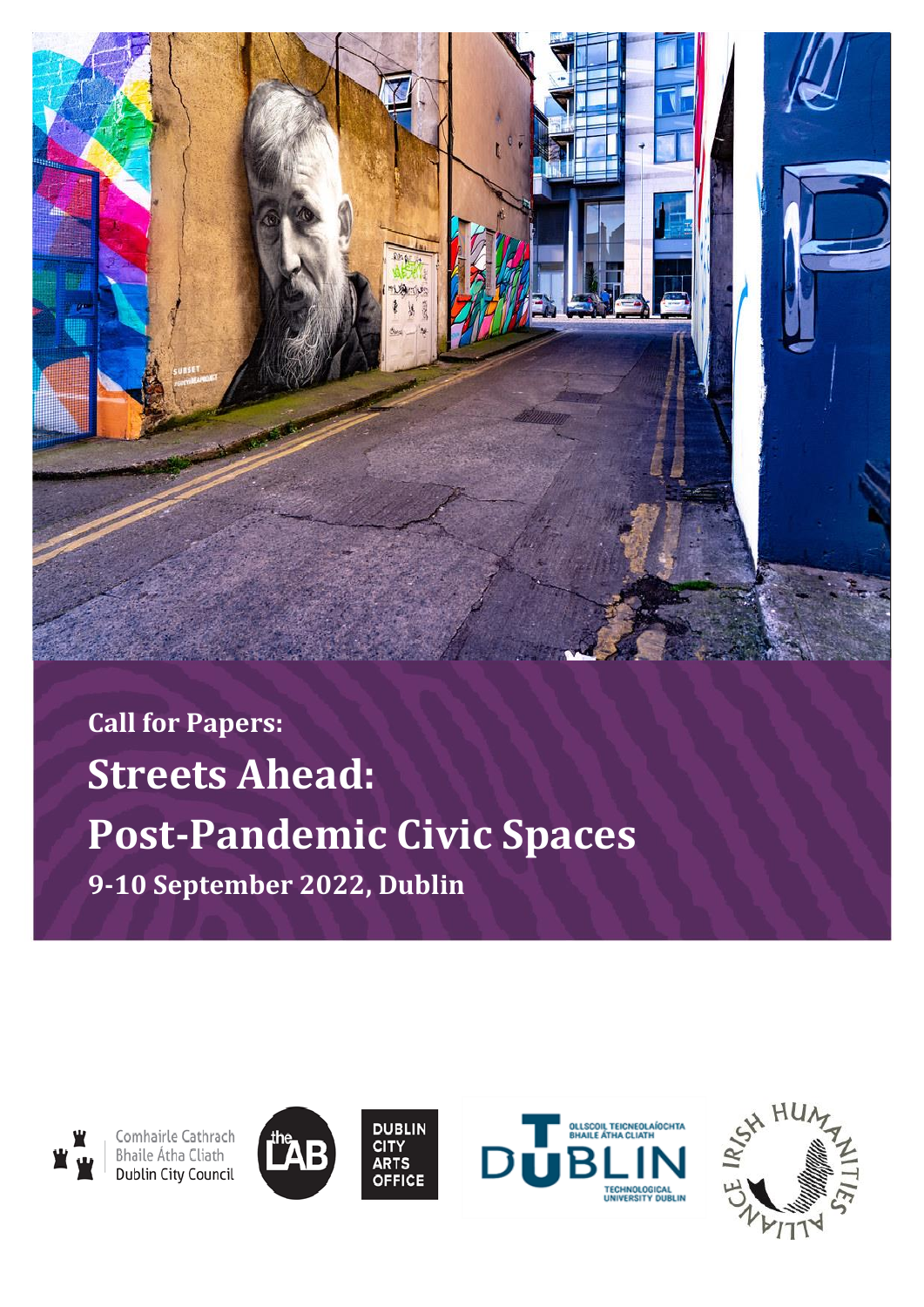## **Conference Theme**

The Irish Humanities Alliance (IHA), in collaboration with Technological University Dublin (TU Dublin) and The LAB, is delighted to present **Streets Ahead: Post-Pandemic Civic Spaces**. Today, as we plan for post-pandemic landscapes, with greater awareness and appreciation of the outdoors, the open-air spaces of our common world have renewed significance. Public places now need to function more effectively as truly shared spaces. We are extending the Call for Papers deadline and are now inviting proposals up to **5pm on Thursday 30 June 2022**.

The conference will take place, in hybrid form, on **9-10 September 2022** in Dublin, at TU Dublin, Grangegorman, and The LAB, Foley Street (it will comply in full with any government guidelines that may be in place in September 2022). Speakers will have the opportunity to present virtually, and registered attendees may also attend virtually if they so choose. Registration will open in June with the final programme available to all in mid-August.

## **Call for Papers**

Looking to the past to inform the present, Streets Ahead will bring together researchers from the full range of arts and humanities fields to interrogate the impacts of the past and present on the future of shared open-air civic spaces. As we emerge from the pandemic, how can we best capitalise on the desire for multi-use and genuinely civic spaces and remake the streets, squares, parks, and gardens? What can we learn from the past? Presenting current research from the full range of arts and humanities fields including (though not limited to) design, visual and material culture, history (public history, cultural history, social history, architectural history), architecture, literature, philosophy, urban planning, sonic studies, public art and heritage studies, this conference attempts to provide a critical lens through which to focus this newly enhanced attention .

We invite proposals of **200 words** for **individual (20 minute)** papers and of **500 words for curated/themed panels**, derived from any of the above questions, centred on aspects of visual and material culture in shared public spaces, including but not limited to: urban planning, transport, human flow, utility functions, commerce, leisure, cultural history, architecture, buildings, facades, windows, signage, art, performance, sound, street furniture, memorials, monuments, advertising and designed objects.

Participants may wish to explore:

- What can we learn of civic society from public places as they are currently synthesised?
- How might we assess the impact of past binary urban differentiations, such as from rural spaces?
- How is history embodied across such spaces defined by modernist civic design?
- What can we learn about society by looking at the everyday, often overlooked, visual, material and sonic cultures of shared civic spaces?
- How are the complexities and lived legacies of colonial and imperial histories manifested in shared open-air public spaces?